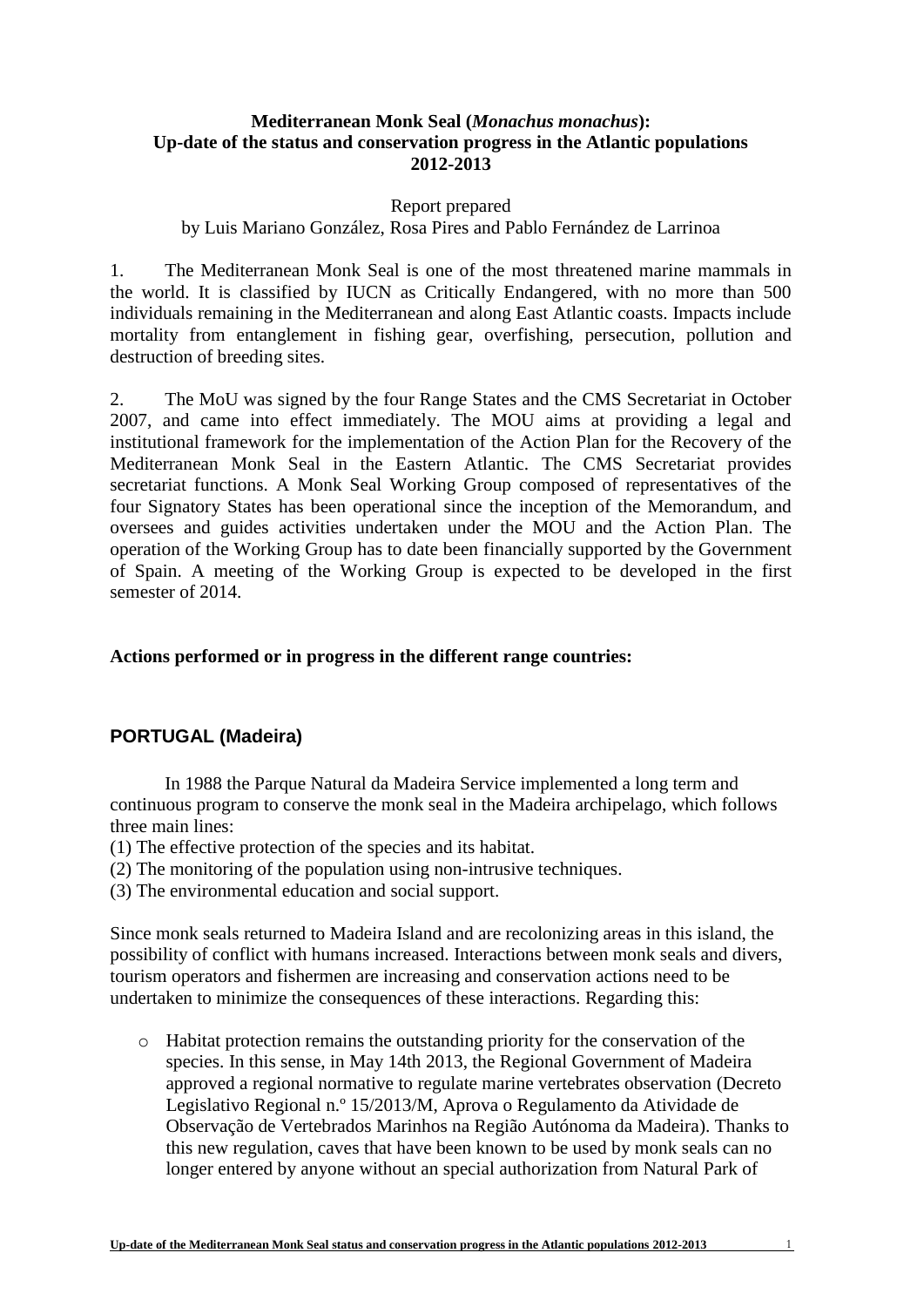Madeira. The regulation also protects monk seals from disturbances that can take place in the sea or on land, establishing limits to the interaction of humans with seals.

- o Monk seal population monitoring systems are being standardized in both Atlantic populations, according to the International Action Plan for the Recovery of Mediterranean Monk Seal in the Eastern Atlantic (CMS/UNEP).
- o Non invasive monitoring methods have already been successfully used during 2012 breeding season in order to monitor the main breeding nucleus of the Madeira monk seal population located in Desertas islands.
- $\circ$  Funding to the LIFE + UE Program has been applied by the two groups working in both Atlantic populations (Natural Park of Madeira and CBD-Habitat Foundation) in order to establish a system to monitor the conservation status of monk seals and their habitat in Madeira archipelago and to minimize consequences of negative known human interactions. This collaboration in the field of both groups is a consequence of the MoU application.
- o Public awareness continues to keep an active role among Madeira main island residents.

Currently the Madeira monk seal population is estimated in 30-40 individuals and is distributed in the whole archipelago except in the island of Porto Santo.

## **SPAIN**

Spain administrations are conducting mainly coordination and funding role in the MoU execution. According to this, the main actions are:

- o Coordination and implementation of the Monk Seal Recovery Plan in the Atlantic by the Spanish Ministry of Environment.
- o Support to monk seal conservation projects and marine protected areas reinforcement in the African Atlantic range of the species through the Spain-UNEP Partnership for Protected Areas (LifeWeb).
- o Support to monk seal conservation and social development projects in Mauritania and Morocco.
- o Coordination of the next meeting of the Action Plan working group foreseen for the first semester of 2014.

# **MOROCCO**

Many conservation actions in Moroccan Atlantic coast are being performed including:

- o Establishment of surveillance patrols in Special Conservation Areas for Monk Seals (SACMS) north of the Cap Blanc peninsula (Guerguerat - Vialobos - Corbeiro), to identify and mitigate disturbances and threats and propose further protection measures.
- o A new permanent encampment has been installed to give support to patrols on this coastline.